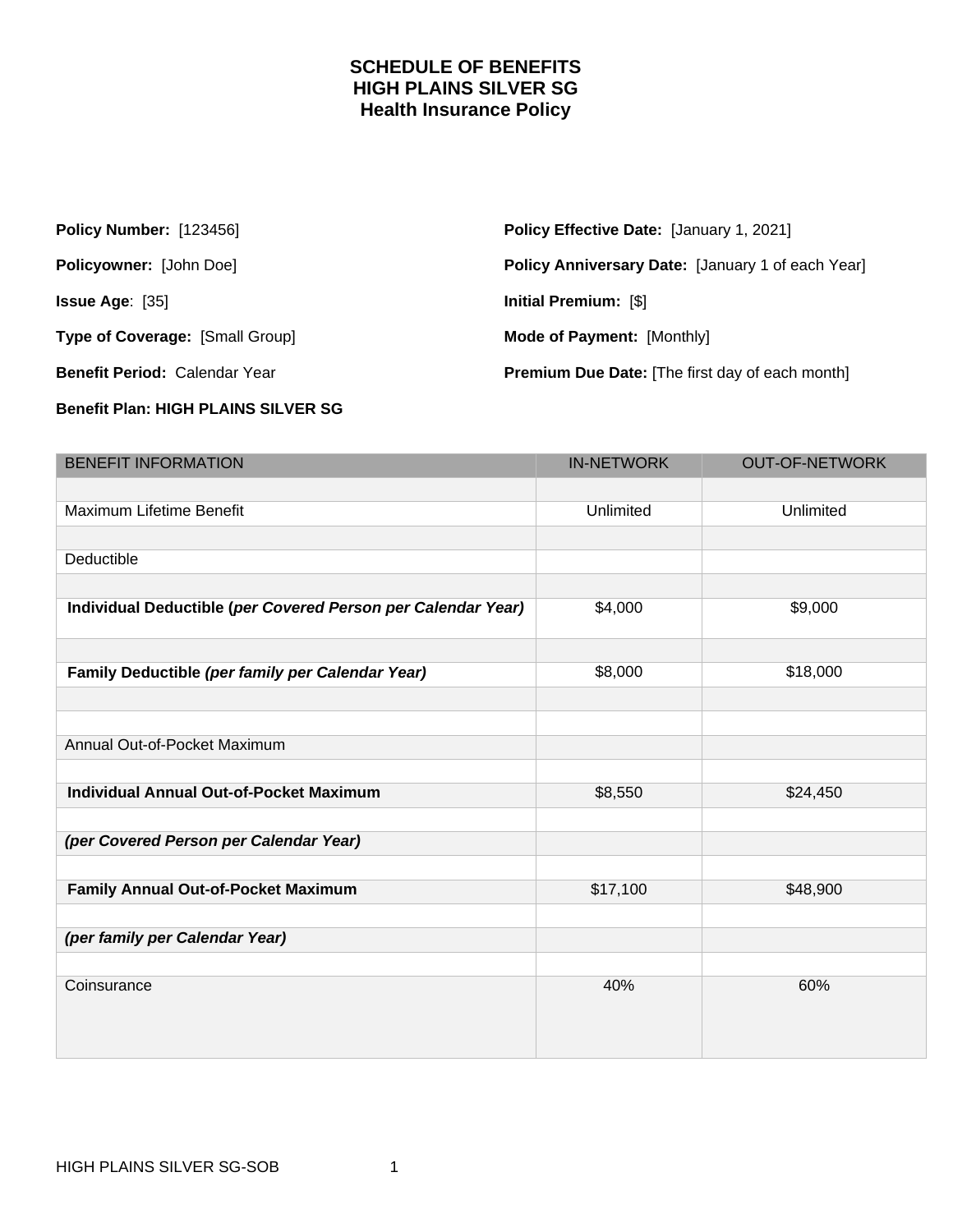## **SCHEDULE OF BENEFITS (continued)**

|                                                                                               | <b>Your Cost In-Network</b>  | Your Cost Out-of-<br>Network |
|-----------------------------------------------------------------------------------------------|------------------------------|------------------------------|
| All Covered Benefits, unless otherwise specified below in<br>this Schedule of Benefits        | 40% after Deductible         | 60% After Deductible         |
| <b>Autism Spectrum Disorder</b>                                                               |                              |                              |
| Inpatient                                                                                     | 40% after Deductible         | 60% After Deductible         |
| Outpatient office visit                                                                       | \$35.00 Copay                | 60% After Deductible         |
| <b>Other Outpatient</b>                                                                       | 40% after Deductible         |                              |
| <b>Centers of Excellence (When approved by MHC)</b>                                           | 40%                          | <b>NA</b>                    |
| <b>Chemical Dependency</b>                                                                    |                              |                              |
| Inpatient                                                                                     | 40% after Deductible         | 60% after Deductible         |
| Outpatient office visit                                                                       | \$35.00 Copay                | 60% after Deductible         |
| <b>Other Outpatient</b>                                                                       | 40% after Deductible         | 60% after Deductible         |
| <b>Chiropractic Services</b><br>Maximum Number of Office Visits per Calendar Year - 20 visits | \$75.00 Copay                | 60% after Deductible         |
| <b>Convalescent Home Services (Skilled Nursing)</b>                                           | 40% after Deductible         | 60% After Deductible         |
| <b>Dental Exam</b>                                                                            | 0% to \$100<br>Reimbursement | 0% to \$100<br>Reimbursement |
| <b>Durable Medical Equipment</b>                                                              |                              |                              |
| Rental (up to the purchase price), Purchase and Repair and<br>Replacement                     | 40% after Deductible         | 60% After Deductible         |
| <b>Emergency Room Services and Transport</b>                                                  | 50% after Dedictible         | 50% after Deductible         |
| <b>Home Health Care Services</b>                                                              | 40% after Deductible         | 60% After Deductible         |
| <b>Hospital Services - Facility and Professional</b>                                          |                              |                              |
| <b>Inpatient Facility</b>                                                                     | 40% after Deductible         | 60% after Deductible         |
| <b>Outpatient Facility</b>                                                                    | 40% after Deductible         | 60% after Deductible         |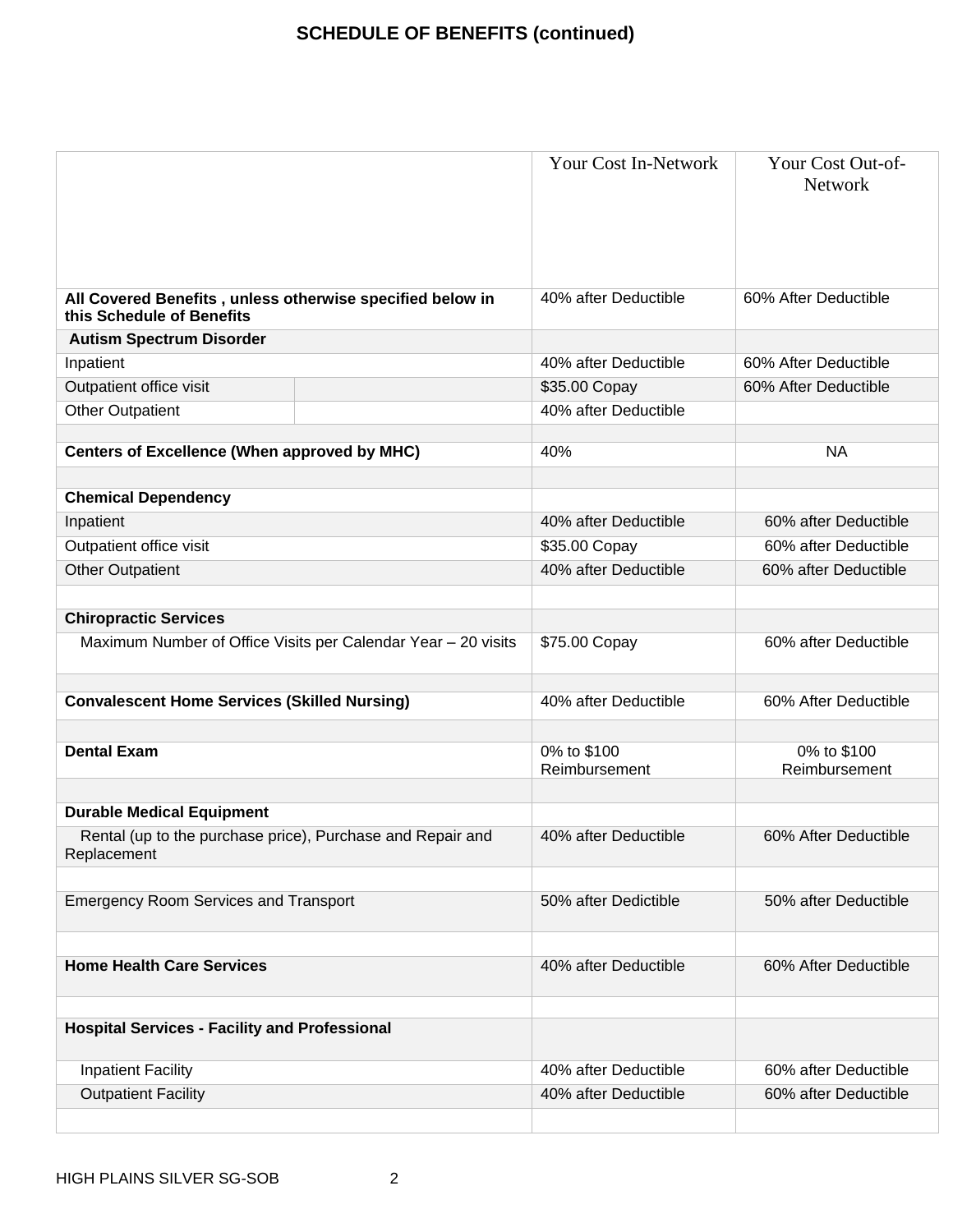## **SCHEDULE OF BENEFITS (continued)**

|                                                        | <b>Your Cost In-Network</b> | <b>Your Cost Out-of-</b><br><b>Network</b> |
|--------------------------------------------------------|-----------------------------|--------------------------------------------|
| <b>Observation Room/Bed</b>                            | 40% after Deductible        | 60% after Deductible                       |
|                                                        |                             |                                            |
| <b>Laboratory Services</b>                             | 50% after Deductible        | 60% after Deductible                       |
| <b>Mental Health Services</b>                          |                             |                                            |
| Inpatient                                              | 40% after Deductible        | 60% after Deductible                       |
| Outpatient office visit                                | \$35.00 Copay               | 60% after Deductible                       |
| <b>Other Outpatient</b>                                | 40% after Deductible        | 60% after Deductible                       |
|                                                        |                             |                                            |
| <b>Physician Medical Services</b>                      |                             |                                            |
| Physician Office Visits (Non-Specialist)               | \$35.00 Copay               | 60% after Deductible                       |
| <b>Physician Specialist Visits</b>                     | \$75.00 Copay               | 60% after Deductible                       |
|                                                        |                             |                                            |
| <b>Prescription Drugs Benefit</b>                      |                             |                                            |
| Retail Pharmacy Prescriptions (31-day supply)          |                             |                                            |
| Preferred Generic Drugs (Tier 1)                       | \$10.00 Copay               | 60% after Deductible                       |
| Non-Preferred Generic & Preferred Brand Drugs (Tier 2) | \$50.00 Copay               | 60% after Deductible                       |
| Non-Preferred Brand Drugs (Tier 3)                     | \$100.00 Copay              | 60% after Deductible                       |
| Specialty Drugs (Tier 4)                               | \$150.00 Copay              | 60% after Deductible                       |
|                                                        |                             |                                            |

**If you choose a higher Tier drug when a lower Tier drug is available, you must pay an ancillary charge in addition to the deductible and/or coinsurance, as applicable.**

| <b>Mail Order Maintenance 90-day supply</b>                                                                             |                      |                      |
|-------------------------------------------------------------------------------------------------------------------------|----------------------|----------------------|
| Preferred Generic Drugs (Tier 1)                                                                                        | \$20.00 Copay        | 60% after Deductible |
| Non-Preferred Generic & Preferred Brand Drugs (Tier 2)                                                                  | \$100.00 Copay       | 60% after Deductible |
| Non-Preferred Brand Drugs (Tier 3)                                                                                      | \$200.00 Copay       | 60% after Deductible |
| Specialty Drugs (Tier 4) (31-Day Supply Only)                                                                           | <b>NA</b>            | <b>NA</b>            |
| <b>Preventive Health Care Services</b>                                                                                  | 100% Covered         | 60% After Deductible |
| <b>Prostheses Benefit (Non-Dental)</b>                                                                                  |                      |                      |
| Rental (up to the purchase price) Purchase, Repair,<br><b>Replacement of Prosthetics</b>                                | 40% after Deductible | 60% After Deductible |
| Therapeutic Services (PT, OT, ST) 40 visit limit each.                                                                  | \$75.00 Copay        | 60% After Deductible |
| Rehab and Habilitative have separate limits. See policy for<br>additional information. Does not apply to mental health. |                      |                      |
| <b>Transplant Services</b>                                                                                              | 40% after Deductible | 60% After Deductible |
|                                                                                                                         |                      |                      |
| Urgent Care Benefit - Doctor on Demand Telemedicine                                                                     | \$20.00 Copay        | Not Available        |
| <b>Urgent Care Benefit - At Urgent Care Clinic</b>                                                                      | \$110.00 Copay       | 60% after Deductible |